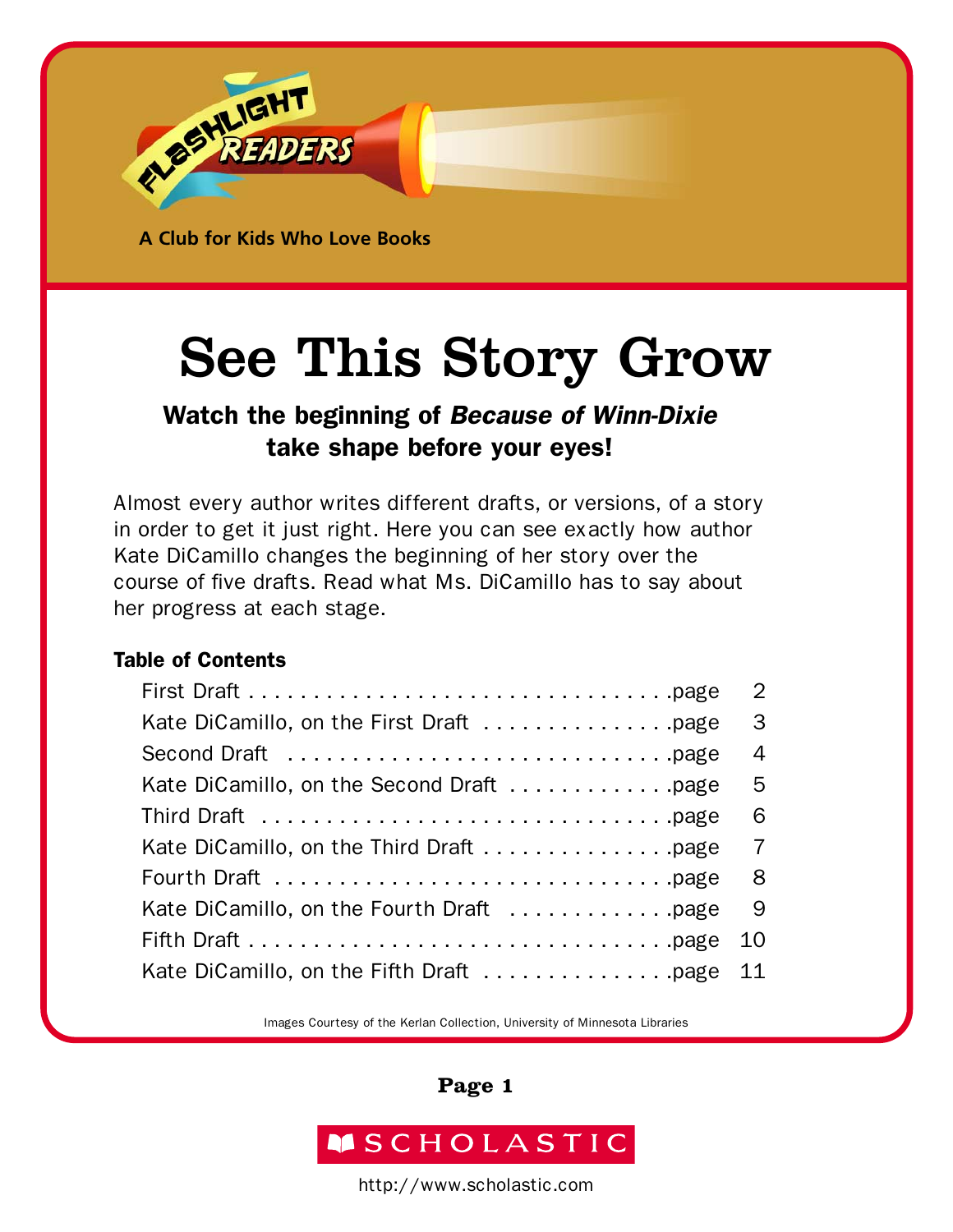

| MAST (VEREY ROVET ARAFT)<br>FIMSHISTE JVNE 22 1997<br>TWO ONIONS, FOUR GALRIC BULBS SERENDEPITY AND A DOG NAMED WINN DIXIE<br>my dog's name is winn dixie on account of that is where i found him. he was in the produce<br>department and you know they don't like dogs mixed in with the fruit and vegetables.<br>the prodcue manager, he was all excited, waving his arms around and chasing winn dixie,<br>screaming. "that dirty dog. who let that dirty dog in here?"<br>which was a good question. because they don't normally let dogs in any part of winn dixie.<br>they think they carry germs. but winn dixie was running around and the produce manager was<br>chasing him and winn dixie thought it was a game. his tongue was hanging out and his tail was<br>wagging and every one in a while he would let out a happy bark.<br>and i happened to come in winn dixie at exactly that minute. it was the same thing my teacher<br>was talking about in school it was serendepity. my daddy had said, "bea, run on up to the winn<br>dixie and get me five onions. and two cloves of garlic." my daddy was fixing to making<br>spaghetti and he likes to spice it up. and i said yes sir. i like to run errands on account of my<br>bike is very, very fast and i'm good at taking instructions and i can remember a long list of<br>things in my head. five onions and two cloves of garlic was a snap for me.<br>so i got up there to winn dixie and i stopped at the front door to check and see if the super ball<br>vending machine had either money or a superball laying in the bottom of it and it didn't. and<br>then i weighed myself. i weighed fifty-two pounds. i am small for my age. people have been<br>saying that ever since i can remember. but i think i am just fine.<br>and then i headed on back to the produce department and that is where i set eyes on winn dixie<br>for the very first time. winn dixie was skidding around the corner of all the fruit displays and<br>wagging his tail so hard he was knocking apples and oranges off the display and they were<br>rolling around in the aisles, along with the tomatoes and green peppers that winn dixie was<br>knocking off. and the produce manager was chasing him and hollering at nobody in particular,<br>help me, help me catch this dirty dog. and then winn dixie sat down, just like that. thump. and<br>the produce manager couldn't stop. he tripped right over winn dixie and went flying through the<br>air. it was something to see. i decided right off i had to have that dog. the produce maanger<br>had him cornered and he was hollering and screaming right in winn dixie's face, and winn dixie | <b>Kate DiCamillo</b>                                                                           |
|--------------------------------------------------------------------------------------------------------------------------------------------------------------------------------------------------------------------------------------------------------------------------------------------------------------------------------------------------------------------------------------------------------------------------------------------------------------------------------------------------------------------------------------------------------------------------------------------------------------------------------------------------------------------------------------------------------------------------------------------------------------------------------------------------------------------------------------------------------------------------------------------------------------------------------------------------------------------------------------------------------------------------------------------------------------------------------------------------------------------------------------------------------------------------------------------------------------------------------------------------------------------------------------------------------------------------------------------------------------------------------------------------------------------------------------------------------------------------------------------------------------------------------------------------------------------------------------------------------------------------------------------------------------------------------------------------------------------------------------------------------------------------------------------------------------------------------------------------------------------------------------------------------------------------------------------------------------------------------------------------------------------------------------------------------------------------------------------------------------------------------------------------------------------------------------------------------------------------------------------------------------------------------------------------------------------------------------------------------------------------------------------------------------------------------------------------------------------------------------------------------------------------------------------------------------------------------------------------------------------------------------------------------------------------------------------------------------------|-------------------------------------------------------------------------------------------------|
|                                                                                                                                                                                                                                                                                                                                                                                                                                                                                                                                                                                                                                                                                                                                                                                                                                                                                                                                                                                                                                                                                                                                                                                                                                                                                                                                                                                                                                                                                                                                                                                                                                                                                                                                                                                                                                                                                                                                                                                                                                                                                                                                                                                                                                                                                                                                                                                                                                                                                                                                                                                                                                                                                                                    |                                                                                                 |
|                                                                                                                                                                                                                                                                                                                                                                                                                                                                                                                                                                                                                                                                                                                                                                                                                                                                                                                                                                                                                                                                                                                                                                                                                                                                                                                                                                                                                                                                                                                                                                                                                                                                                                                                                                                                                                                                                                                                                                                                                                                                                                                                                                                                                                                                                                                                                                                                                                                                                                                                                                                                                                                                                                                    |                                                                                                 |
|                                                                                                                                                                                                                                                                                                                                                                                                                                                                                                                                                                                                                                                                                                                                                                                                                                                                                                                                                                                                                                                                                                                                                                                                                                                                                                                                                                                                                                                                                                                                                                                                                                                                                                                                                                                                                                                                                                                                                                                                                                                                                                                                                                                                                                                                                                                                                                                                                                                                                                                                                                                                                                                                                                                    |                                                                                                 |
|                                                                                                                                                                                                                                                                                                                                                                                                                                                                                                                                                                                                                                                                                                                                                                                                                                                                                                                                                                                                                                                                                                                                                                                                                                                                                                                                                                                                                                                                                                                                                                                                                                                                                                                                                                                                                                                                                                                                                                                                                                                                                                                                                                                                                                                                                                                                                                                                                                                                                                                                                                                                                                                                                                                    |                                                                                                 |
|                                                                                                                                                                                                                                                                                                                                                                                                                                                                                                                                                                                                                                                                                                                                                                                                                                                                                                                                                                                                                                                                                                                                                                                                                                                                                                                                                                                                                                                                                                                                                                                                                                                                                                                                                                                                                                                                                                                                                                                                                                                                                                                                                                                                                                                                                                                                                                                                                                                                                                                                                                                                                                                                                                                    |                                                                                                 |
| people were all gathered around looking and pointing. and then all of a sudden, winn dixie was<br>thinking that the game wasn't over and he barked and jumped and tried to put all four of his<br>paws at once on the produce manager and it knocked him down. which is when the produce<br>manager started to cry. it was sad and funny at the same time and winn dixie started licking<br>the man's face and everybody kind of moved on, because it is one thing to see a produce<br>manager get in a fight with a dog and that's the kind of thing it's fun to watch, but it's not any fun<br>at all to watch a produce manager cry.<br>this is serendeptiy," i thought to myself. if daddy hadn't wanted to make spaghetti and sent me"<br>to get him four onions and two cloves of garlic, i wouldn't have never met winn dixe.<br>all right," the big winn dixie manager started pushing his way through the crowd, saying, "all"<br>right, all right, whose dog is this?"<br>and that was more serendepity, or maybe it was just what my daddy calls my big mouth, but i<br>knew if somebody didn't speak up they would take winn dixie to the pound.<br>"mine sir," i told him.<br>the produce manager looked at me like he wanted to kill me a hundred different ways and the<br>big manager turned on me and said, "what's your name?"<br>"bea," i told him.<br>"bea?" he said.<br>"that's right," i said. "bea buloni."<br>"and you are how old," he said.<br>"i'm ten," i told him.<br>"well," he said, "miss buloni, ten years old is old enough to know that you do not bring dogs into<br>a grocery store."<br>yes sir," i told him. "he just got off his leash and i was chasing him and he ended up in here"<br>somehow."<br>1                                                                                                                                                                                                                                                                                                                                                                                                                                                                                                                                                                                                                                                                                                                                                                                                                                                                                                                                                                    | was just waving his tail and smiling back at the produce manager. he's a real friendly dog. and |

First draft

**Page 2**

# ASCHOLASTIC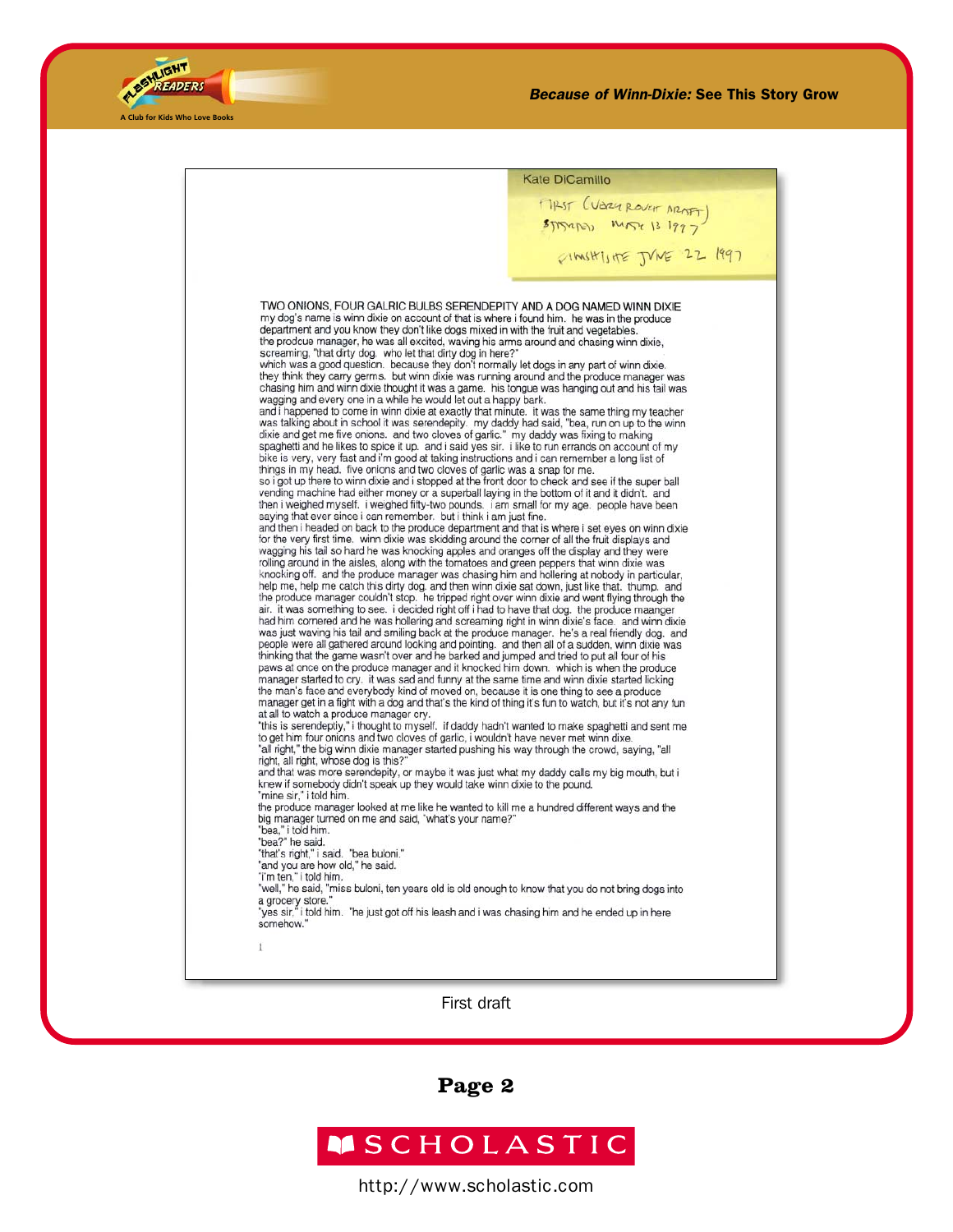

## Kate DiCamillo, on the First Draft

It's weird to look at this again after so many years. It's kind of like visiting a town that you used to live in when you were a kid: things seem familiar, but strange, too, kind of like a dream. This first draft is how I do all first drafts: single-spaced, capital-free, light on the punctuation and full speed ahead. In a first draft, I concentrate on moving forward and trying not to panic. What amazes me about this particular first draft is how present Opal's voice is. She was there, from the beginning, wanting desperately to tell her story. Of course, I've got her name wrong. I call her Bea in the first draft. At least I got her last name (Buloni) right, and that makes me happy.

**Page 3**

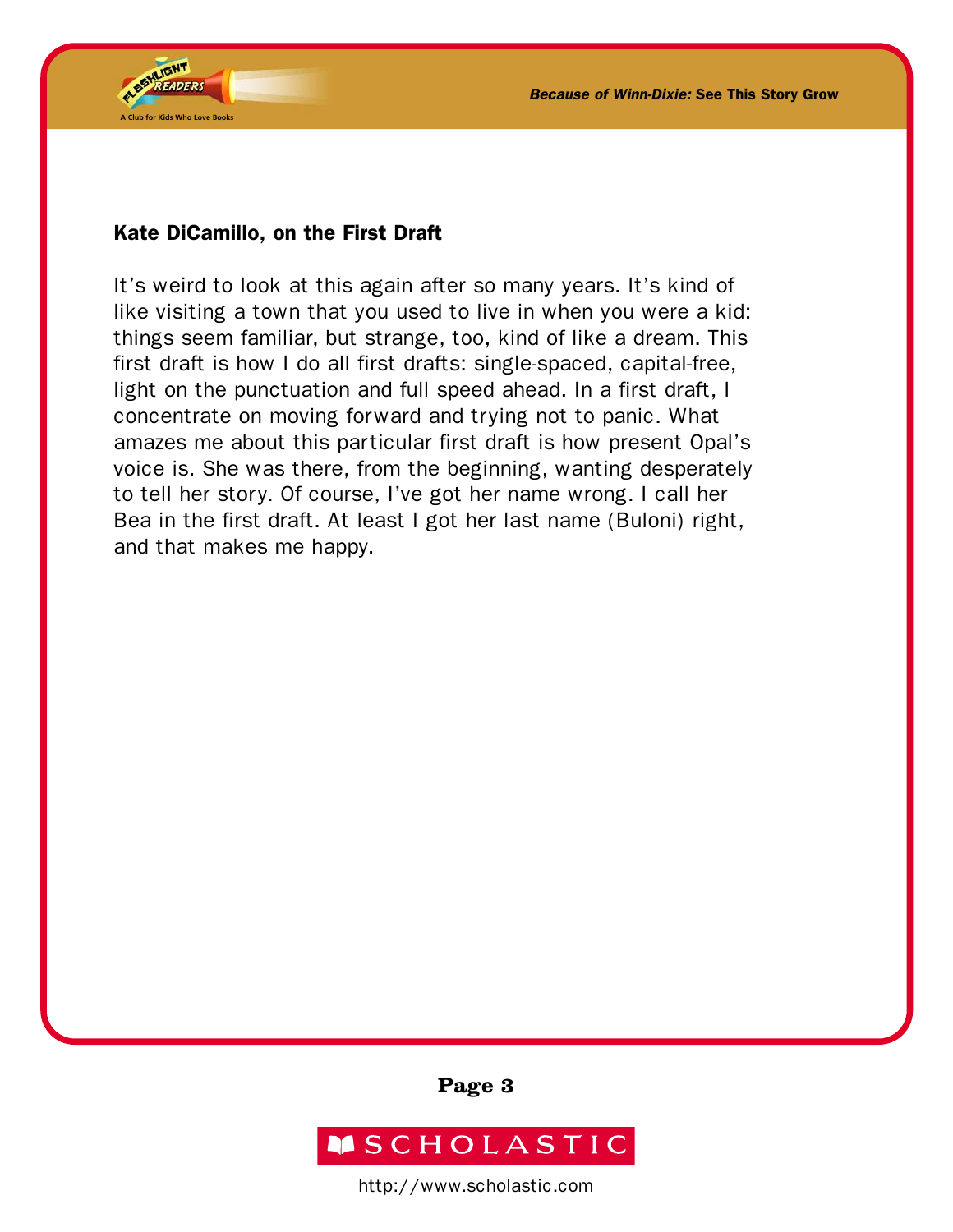

#### CHAPTER ONE

 $\mathbf{1}$ 

SAD CANOY SONCS (?)

Almost everything that happpened that summer happened because of Winn Dixie, without him, I wouldn't have much of a story to tell. And the funny thing is that I thought it was going to be a boring summer, the worst summer of all, because my best friend Halie Walked had to spend the summer with her granny in Indiana. But it was the best summer. It was the summer I found Winn Dixie, or Winn Dixie found me. And it was the summer he introduced me to Miss Franny Block and Otis and Gertrude and Gloria Dump. And forgiveness.My name is India B. Buloni and I am ten years old, almost eleven and last summer my daddy, the preacher, sent me to the store for two onions and four green peppers and I came back with a dog.

This is what happened. I happened to enter the Winn Dixie grocery store at exactly the right moment. It was serendepity. I went back to the produce section and everybody was hollering and shouting and the store manager was back there all red-faced, screaming and waving his arms around. "Who let a dog in here?" he kept on shouting. "Who let a dirty dog in here?"

At first I didn't see a dog. There were just a lot of vegetables rolling around on the floor, tomatoes and green peppers and cucumbers. And there was what seemed like a whole army of Winn Dixe employees running around waving their arms just the same way the manager was doing. Buy then the dog came skidding around the corner. He was a big dog. And ugly. And he was having a real good time. His tongue was hanging out and he was wagging his tail. He thought everybody in the Winn Dixie was playing a game with him. I could tell right away that he had a good heart and he didn't mean any harm.

He skidded to a stop and smiled. I had never before seen a dog smile, but that is what he did. He pulled back his lip and showed all his teeth and he wagged his tail even harder. He wagged his tail so hard that he knocked some oranges off a display and they went rolling everywhere and the manager screamed, "Somebody grab that dog!"

And the dog went running over to the manager, wagging his tail and smiling and stood up

**Kate DiCamillo** 

SECOND DRAFT

#### Second draft

**Page 4**

## **MSCHOLASTIC**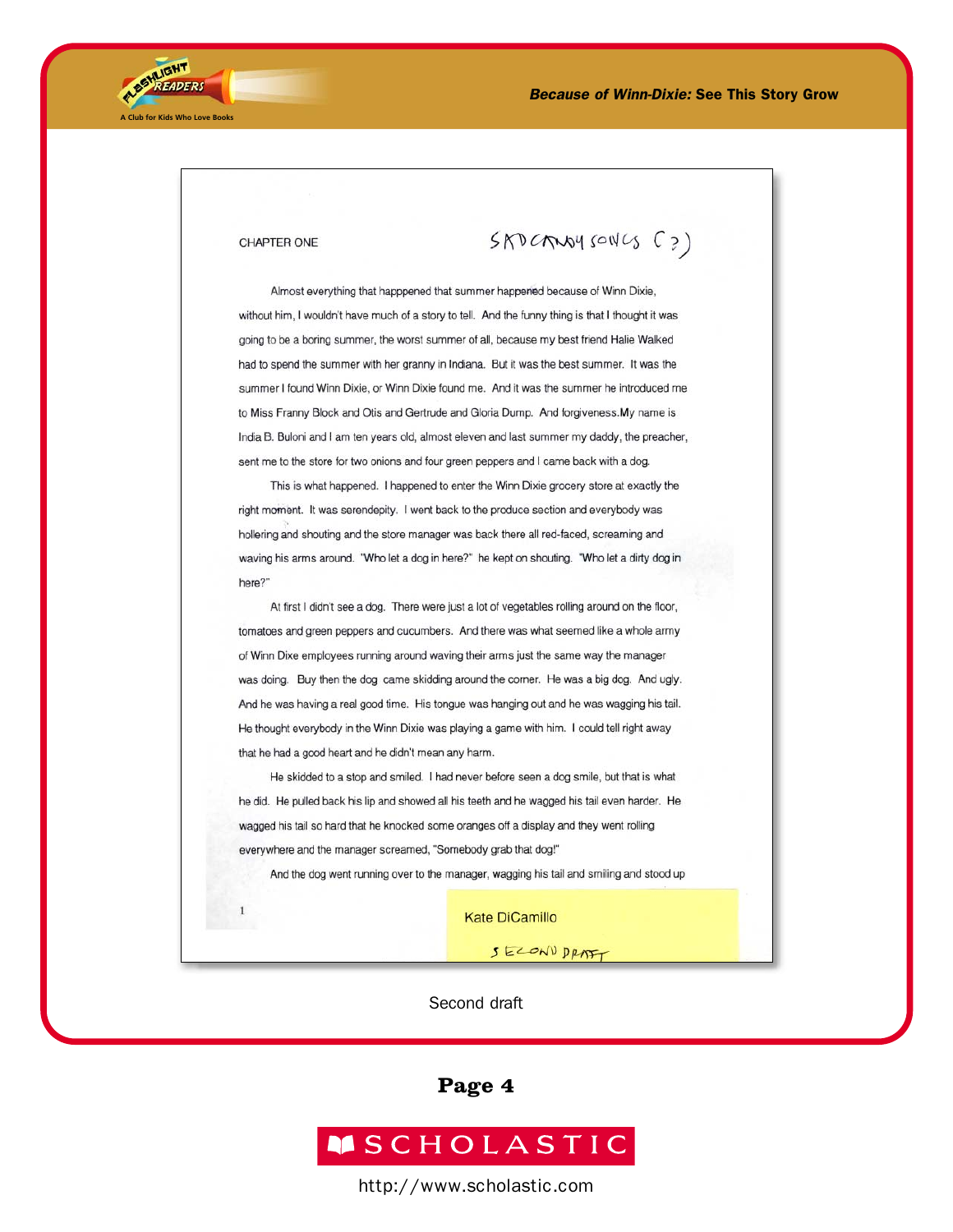

### Kate DiCamillo, on the Second Draft

When I start on the second draft of something, I switch from single-spacing to double-spacing. That way, I have room to write comments to myself, and it's easier for other people to read it (although I normally don't share a manuscript until the third draft). I can tell, looking at this second draft, that I'm definitely on the right track, but what is most evident to me here is that I'm making the mistake of "telling" as opposed to "showing." That means, as I struggle to find my way through the story, I explain things too much and it slows the story down. Also, I still don't have Opal's name quite right. And I seem to be hung up on using the word "serendipity" (who knows why?), but I'm definitely making progress.

Fisrt Draft

**Page 5**

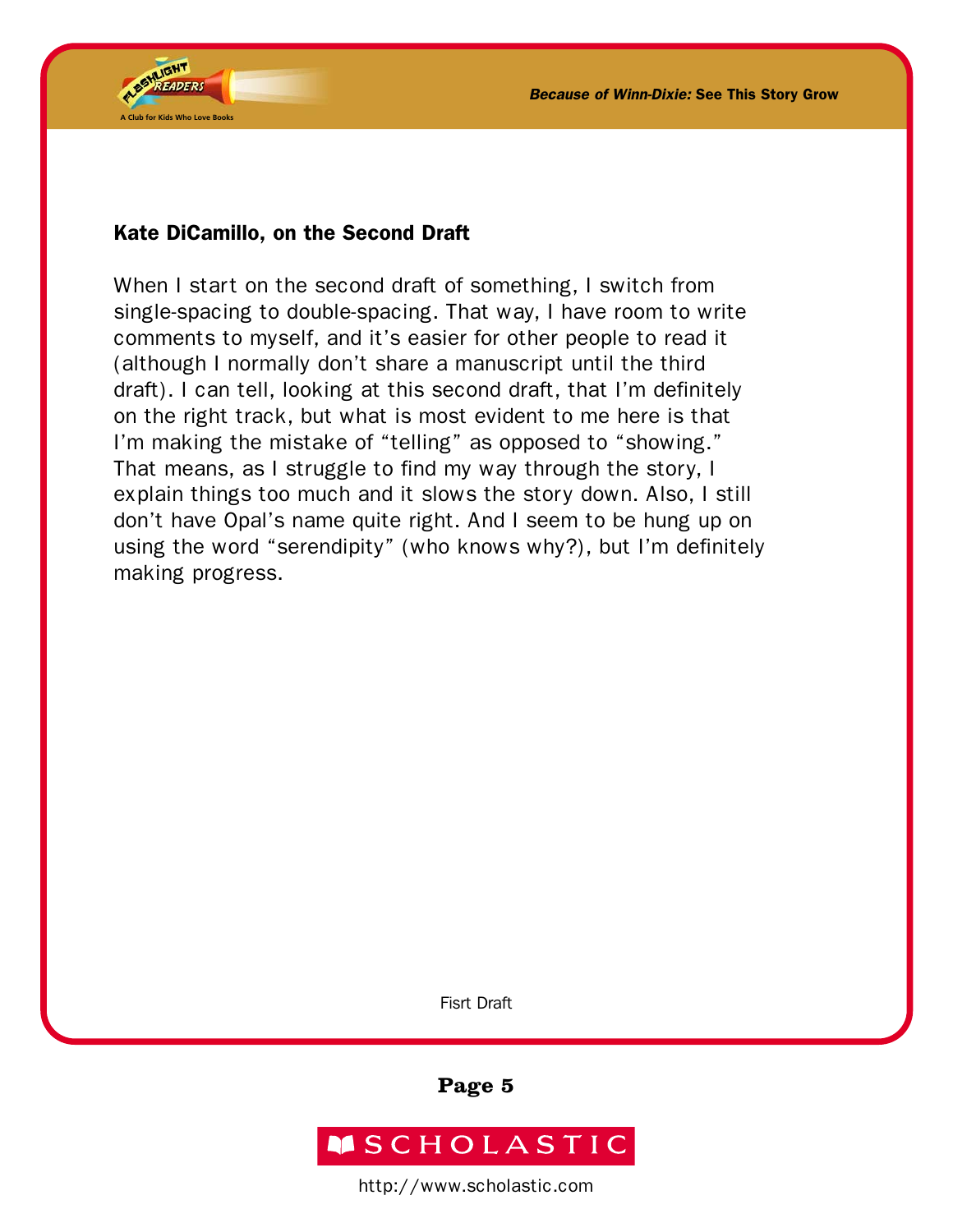



Kate DiCamillo

BECAUSE OF WINN DIXIE

#### **CHAPTER ONE**

My name is India Opal Buloni and last summer my daddy, the preacher, sent me to the store for a box of macaroni and cheese and two tomatoes and I came back with a dog. This is what happened. I walked into the produce section of the Winn Dixie grocery store to pick out my two tomatoes and I almost bumped right into the store manager. He was standing there all red-faced, screaming and waving his arms around.

"Who let a dog in here?" he kept on shouting. "Who let a dirty dog in here?"

At first I didn't see a dog. There were just a lot of vegetables rolling around on the floor, tomatoes and onions and green peppers. And there was what seemed like a whole army of Winn Dixie employees running around waving their arms just the same way the manager was doing.

But then the dog came skidding around the comer. He was a big dog. And ugly. And he was having a real good time. His tongue was hanging out and he was wagging his tail. He skidded to a stop and smiled right at me. I had never before seen a dog smile, but that is what he did. He pulled back his lips and showed me all his teeth and wagged his tail even harder. He wagged his tail so hard that he knocked some oranges off a display and they went rolling

 $\mathbf{1}$ 

Third draft

**Page 6**

# **MSCHOLASTIC**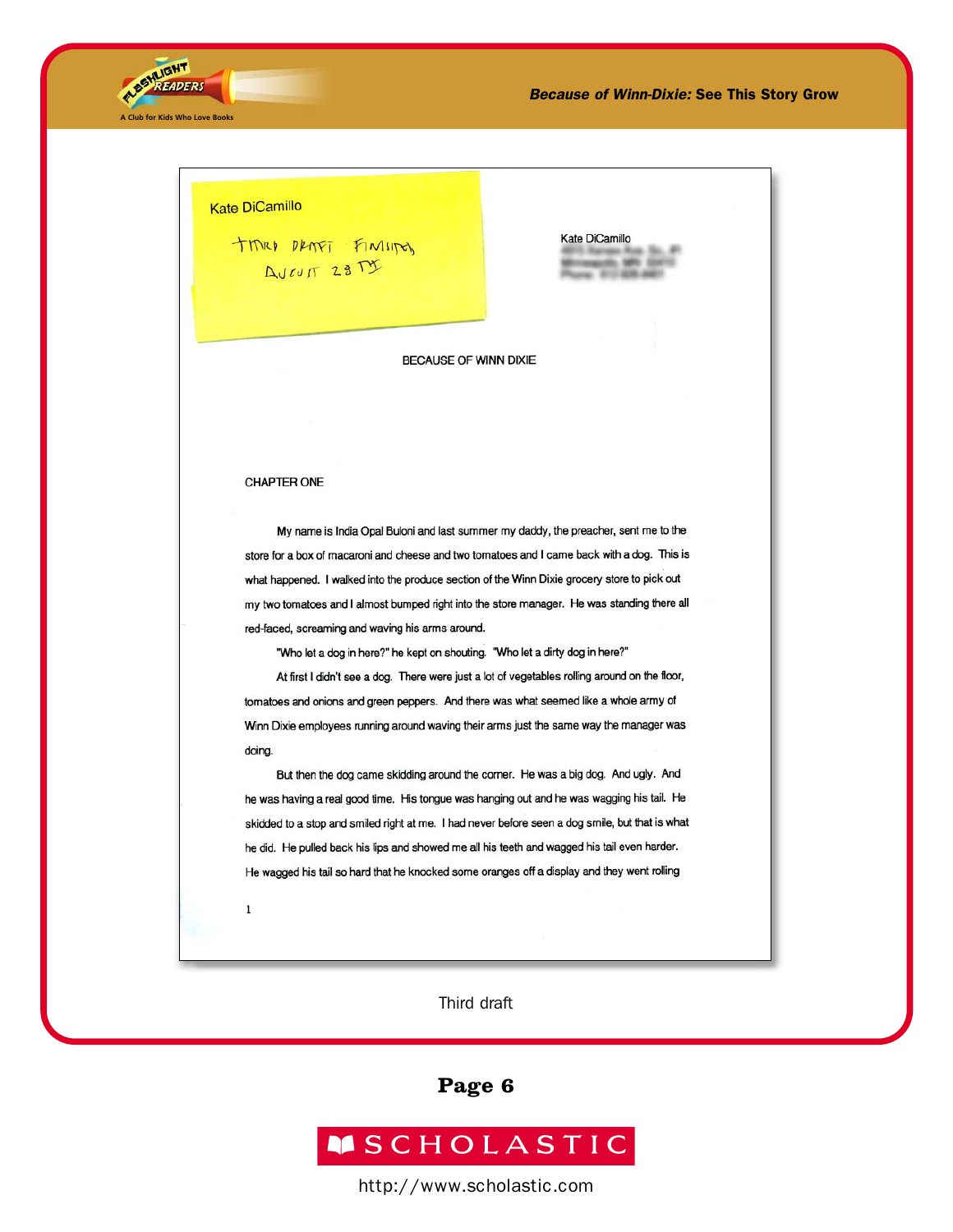

## Kate DiCamillo, on the Third Draft

Now I've got a title (Because of Winn-Dixie) and also, I put my name and address and telephone number at the top of the first page. This means that I was thinking that the story was working and that I was bracing myself for putting it out into the world — I'm starting to feel like I'm doing something right. And I've finally got Opal's name right, although I don't know exactly how it happened. So much of writing is like walking down a dark hallway with your arms out in front of you. You bump into a lot of things. You pick things up and then put them down. I guess I picked up a couple of names for Opal and put them down and then finally I picked up the right one and thought, "yes, this is it." This draft is almost exactly, word for word, how the chapter opens in the published book.

**Page 7**

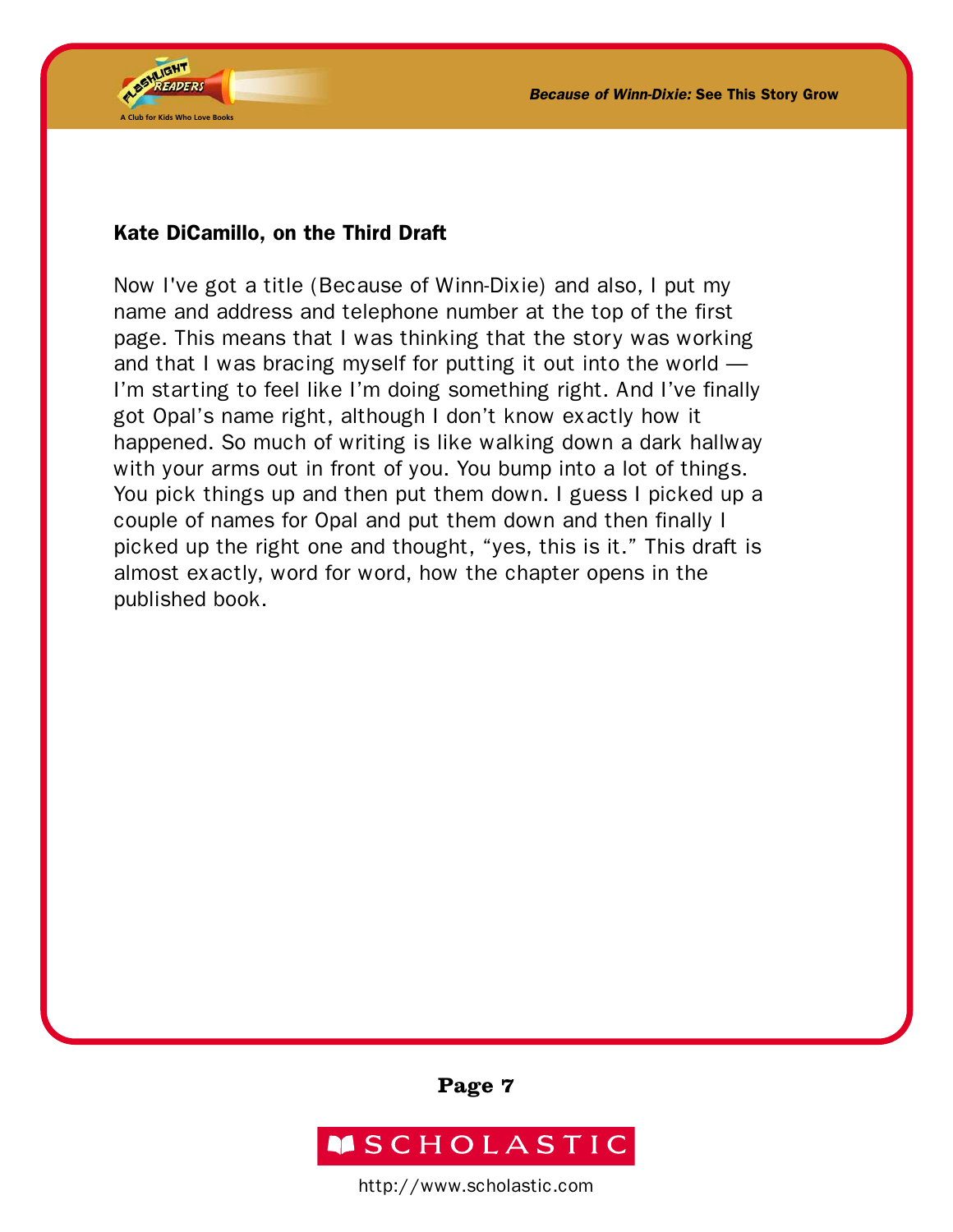

 $\,1\,$ 

Kate DiCamillo 4 D draft<br>W/ commonts<br>from Mr WHISTLING FOR WINN DIXIE **CHAPTER ONE** My name is India Opal Buloni and last summer my daddy, the preacher, sent me grocery shopping. I go shopping all the time because I do not have a mother and the preacher is too distracted to pick out groceries. But what was special about this time was that I went to Great Start the store for a box of macaroni and cheese, some white rice and two tomatoes and I came back with a dog. This is what happened. I walked into the produce section of the Winn Dixie grocery store to pick out my two tomatoes and I almost bumped right into the store manager. He was standing there all red-faced, screaming and waving his arms around. "Who let a dog in here?" he kept on shouting. "Who let a dirty dog in here?" At first, I didn't see a dog. There were just a lot of vegetables rolling around on the floor, tomatoes and onions and green peppers. And there was what seemed like a whole army of Winn Dixie employees running around waving their arms just the same way the manager was waving his. And then the dog came skidding around the corner. He was a big dog. And ugly. And he was having a real good time. His tongue was hanging out and he was wagging his tail. He skidded to a stop and smiled right at me. I had never before in my life seen a dog smile, but that is what he did. He pulled back his lips and showed me all his teeth and wagged his tail even harder. He wagged his tail so hard that he knocked some oranges off a display and they

#### Fourth draft

**Page 8**

# **MSCHOLASTIC**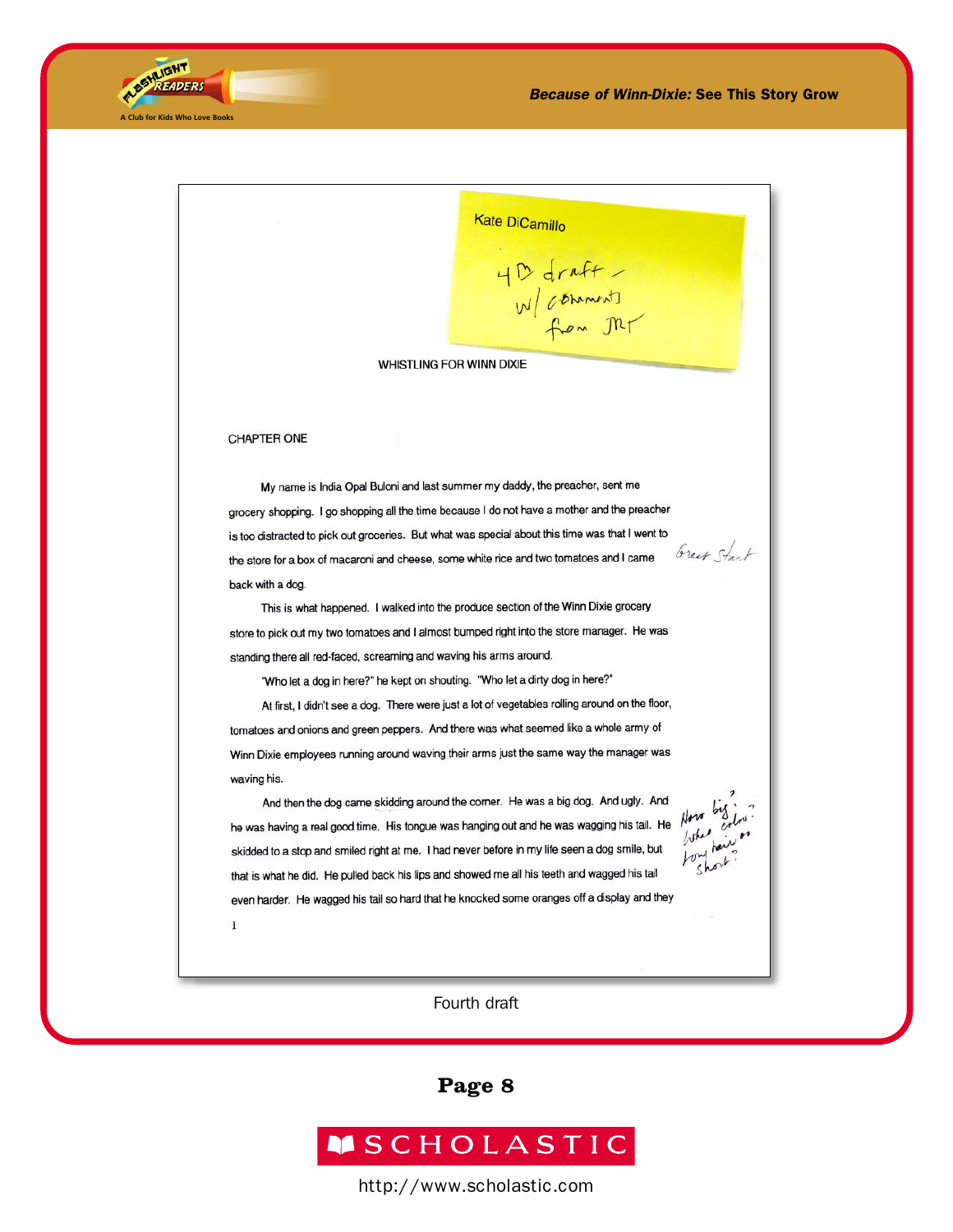

## Kate DiCamillo, on the Fourth Draft

This draft is particularly interesting to me. At this point, I was in a writing class and had read the third draft out loud to my fellow students, and this fourth draft incorporates some of their suggestions about how I could make the story better. This explains why the title is different. People were confused by the title Because of Winn-Dixie. Most people where I live (Minnesota) had never heard of Winn-Dixie grocery stores, and so I thought if I changed the title to Whistling for Winn-Dixie it would make a little more sense because people would connect it with "Dixie" and the South, etc. Also, my classmates felt that I should explain up front why Opal was going to the grocery store rather than her mother going or her father going, and the opening paragraph in this draft tries to explain that. This is how the manuscript looked when I sent it to Candlewick Press (my publisher).

The comments written on this draft are from Jane Resh Thomas, my teacher and my friend (she's the "JRT" referred to in the sticky note). She was the one conducting that writing workshop.

**Page 9**

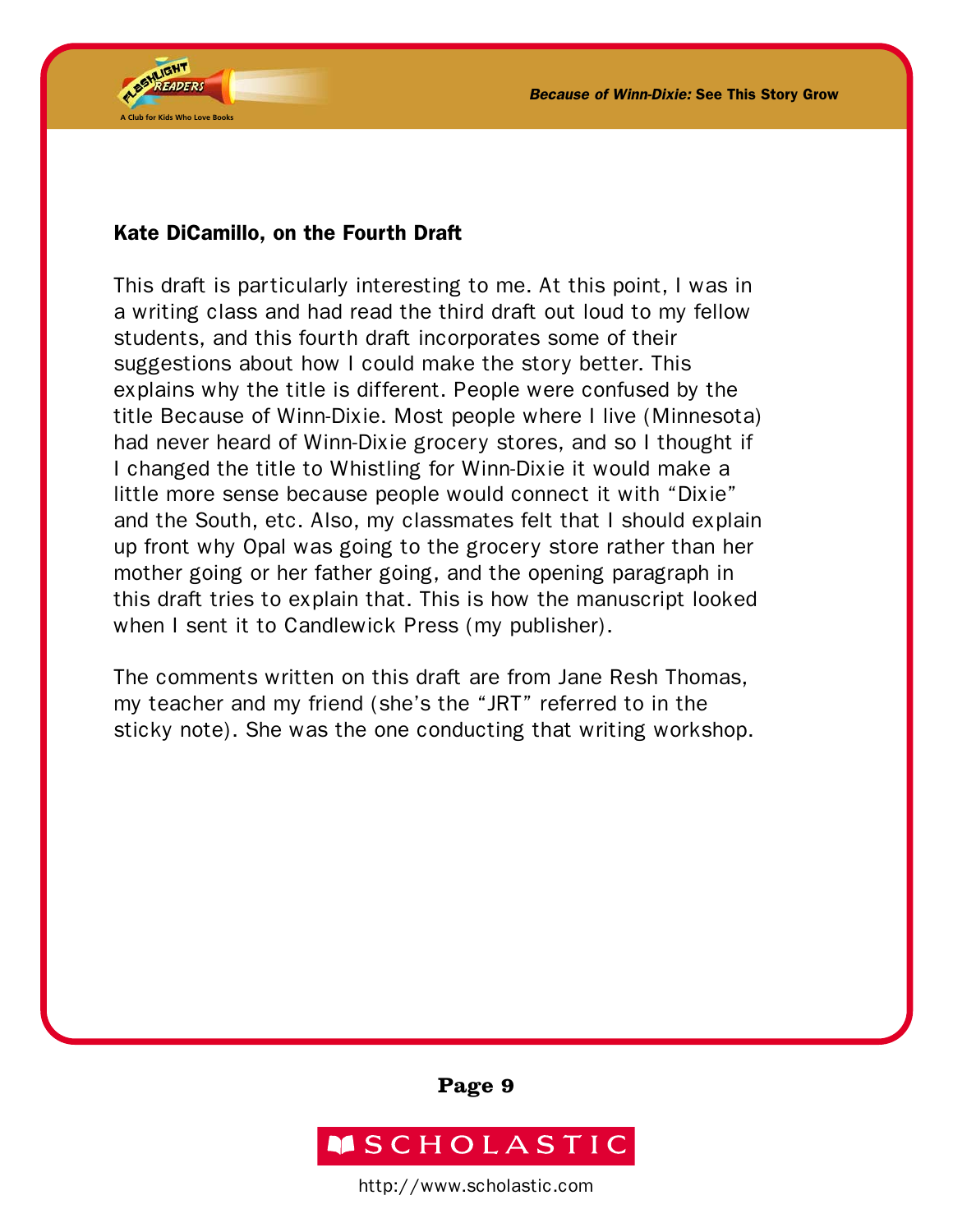



Kate DiCamillo

#### **BECAUSE OF WINN-DIXIE**

#### **CHAPTER ONE**

My name is India Opal Buloni and last summer my daddy, the preacher, sent me to the store for a box of macaroni and cheese, some white rice and two tomatoes and I came back with a dog. This is what happened. I walked into the produce section of the Winn-Dixie grocery store to pick out my two tomatoes and I almost bumped right into the store manager. He was standing there all red-faced, screaming and waving his arms around.

"Who let a dog in here?" he kept on shouting. "Who let a dirty dog in here?"

At first, I didn't see a dog. There were just a lot of vegetables rolling around on the floor, tomatoes and onions and green peppers. And there was what seemed like a whole army of Winn-Dixie employees running around waving their arms just the same way the store manager was waving his.

And then the dog came running around the corner. He was a big dog. And ugly. And he looked like he was having a real good time. His tongue was hanging out and he was wagging his tail. He skidded to a stop and smiled right at me. I had never before in my life seen a dog smile, but that is what he did. He pulled back his lips and showed me all his teeth. Then he wagged his tail so hard that he knocked some oranges off a display and they went rolling everywhere, mixing in with the tomatoes and onions and green peppers.

The manager screamed, "Somebody grab that dog!"

The dog went running over to the manager, wagging his tail and smiling. He stood up on his hind legs. You could tell that all he wanted to do was get face to face with the manager and

 $1\,$ 

Fifth draft

**Page 10**

# **MSCHOLASTIC**